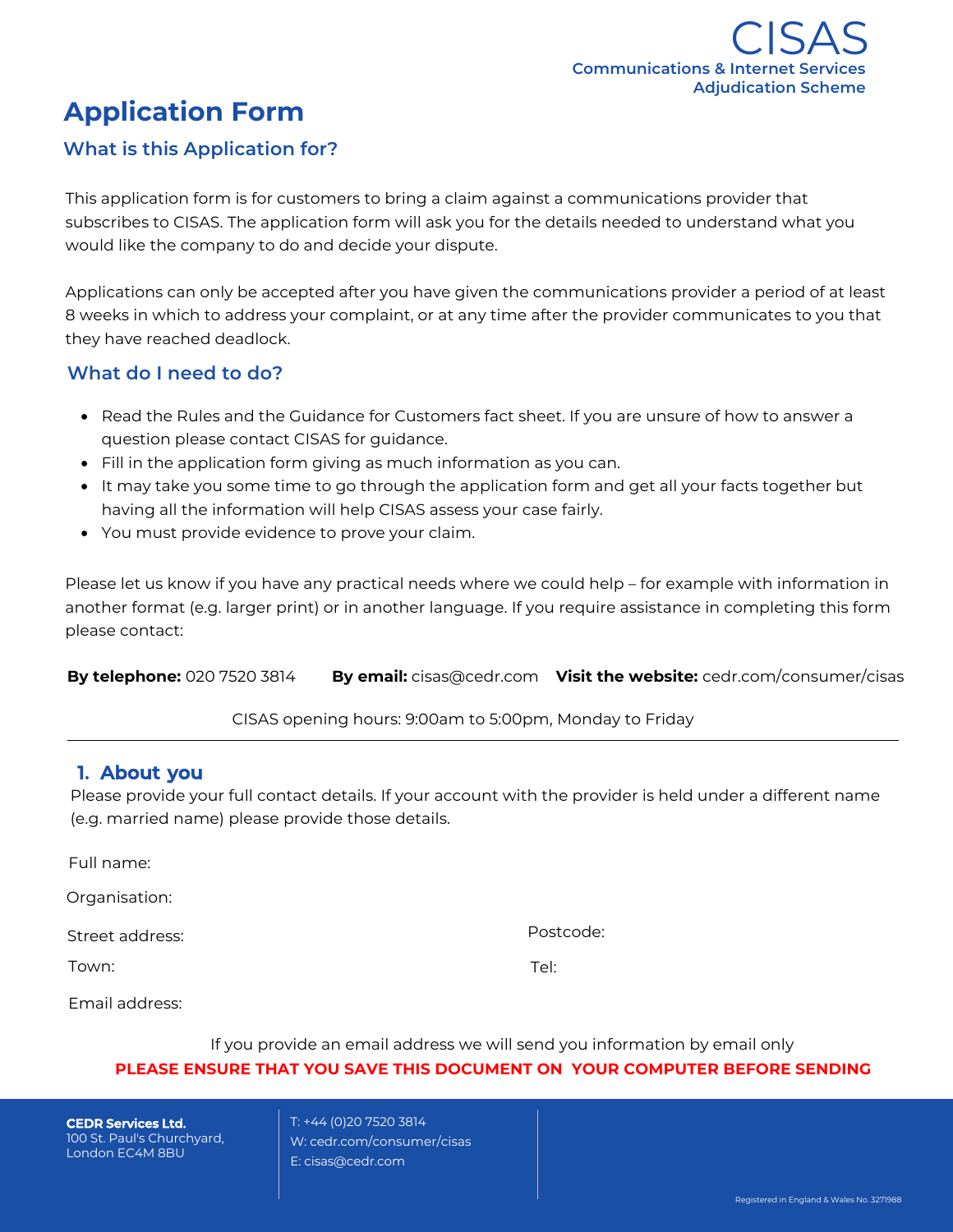

#### **Communications & Internet Services Adjudication Scheme**

## **2. Managing your complaint**

You may elect to have a representative act for you (at your own cost). If you choose to do this, provide their full contact details below.

| Full name:      |           |
|-----------------|-----------|
| Organisation:   |           |
| Street address: |           |
| County:         |           |
| Email address:  | Postcode: |
| Tel:            |           |

## **To be signed by the applicant named in section 1 if represented.**

| Print name |  |
|------------|--|
| Signature  |  |
| Date:      |  |

## **3. Your Dispute**

Please provide some information on the service(s) that your dispute relates to. Details of the options to choose from are listed on the last page.

Which provider does your dispute relate to? Does your dispute relate to a residential or business account?

What service does your dispute relate to? Select

Does your dispute relate to a residential or business account:  $\epsilon$  Select Select What service does your dispute relate to? Select Which of the options best describes the nature of your dispute? Select

## **4. About your account**

Account holder name:

Mobile/landline number(s)

Account number(s)

Have you raised your complaint with the communications provider directly?

Has 8 weeks elapsed since you made your complaint? Yes

No

Yes

No

On what date did you first complain to the provider?

If you are a business customer, how many employees are in your business?

**CEDR Services Ltd.** 100 St. Paul's Churchyard, London EC4M 8BU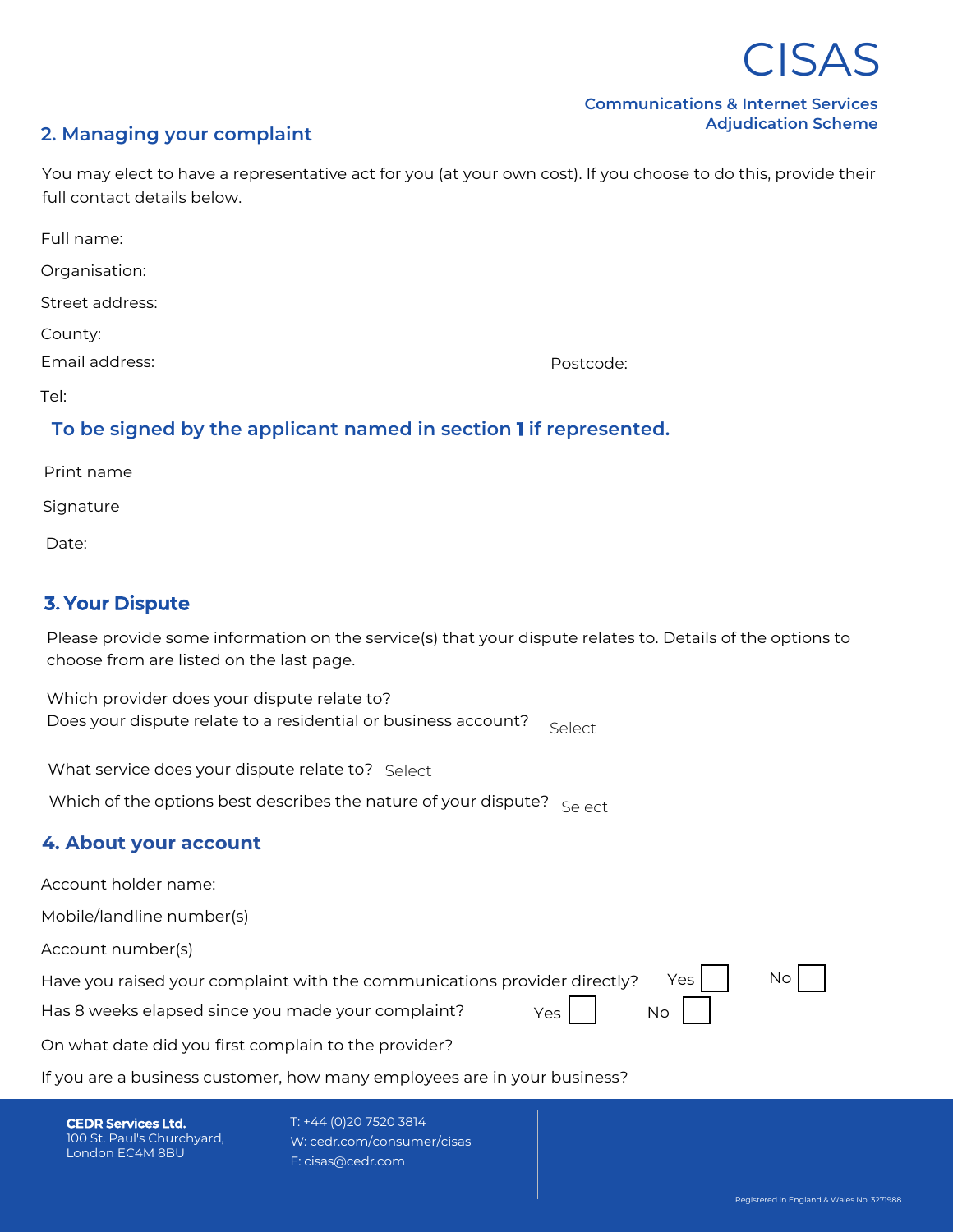## **Communications & Internet Services Adjudication Scheme** CISAS

Other (please specify below)

## **5. ADR Referral / Deadlock Letter**

The communications provider may have sent you a letter or email headed 'written notice', 'final response' or 'deadlock letter'. A deadlock letter is a communication from the provider that tells you that you have reached the end of their complaints procedure and that the dispute cannot be resolved. An ADR referral letter is communication advising that your matter has been ongoing for a period of 8 weeks and a resolution has not yet been reached.

| Have you received an ADR referral letter?   Yes<br><b>No</b> |  |  |  |
|--------------------------------------------------------------|--|--|--|
| What is the date on the ADR referral letter? (if received)?  |  |  |  |
| What is the reference number on the ADR referral letter?     |  |  |  |
| Did the ADR referral letter mention CISAS?   Yes<br>No       |  |  |  |
| 6. How did you find out about CISAS?                         |  |  |  |
| CISAS Website<br>Provider<br>Ofcom                           |  |  |  |

## **7. Your complaint**

Please provide the details of the issues you have experienced and ensure that you:

• Provide as much relevant detail as you can;

| Online forum | | Social media

- Ensure you provide evidence, written or otherwise, that supports your claim;
- Use additional pages if required.

## **This is your opportunity to submit a fully detailed written claim and provide supporting evidence. You cannot make additional claims or submit further evidence at a later date.**

## **7.1. The Contract**

Please tell us what goods and services, provided or not provided by the provider this dispute relates to (e.g broadband, mobile phone, VoIP):

#### **PLEASE ENSURE THAT YOU SAVE THIS DOCUMENT ON YOUR COMPUTER BEFORE SENDING**

**CEDR Services Ltd.** 100 St. Paul's Churchyard, London EC4M 8BU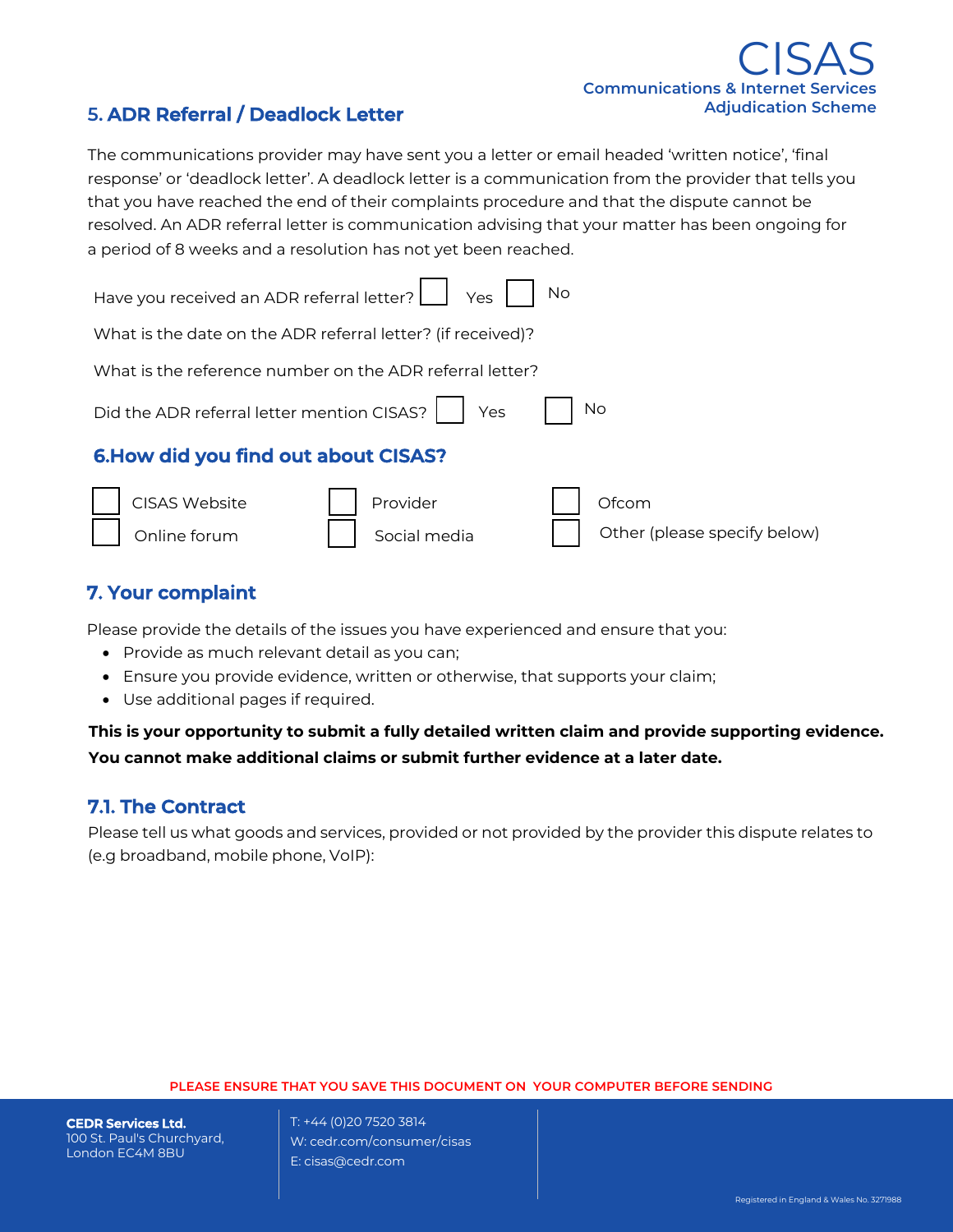

## **7.2. Issues in Dispute**

Tell us in more detail what exactly you are in dispute with the provider about. Please continue on a separate sheet if required.

## **Evidence**

In order to prove your claim you must submit evidence that supports your position. Where possible your evidence should be submitted in chronological order.

You may wish to provide any of the following evidence:

- A copy of the agreement or contract you had with the provider.
- Invoices and/or receipts for the cost of the product and/or service.
- Letters and/or email communications with the provider
- Photographs.
- Price schedules.
- Receipts for all expenses you wish to claim for.
- Recordings (Audio).
- Screen shots of the provider's website.
- Screen shots of other websites (Consumer forums etc.).
- Terms & Conditions of the provider.
- Video evidence.

As part of the adjudication process, a copy of your application and all submitted evidence will be sent to the communications provider concerned in order for them to respond to the claims you have made and to submit their own evidence in response. A copy of that evidence will be sent to you.

#### **PLEASE ENSURE THAT YOU SAVE THIS DOCUMENT ON YOUR COMPUTER BEFORE SENDING**

**CEDR Services Ltd.** 100 St. Paul's Churchyard, London EC4M 8BU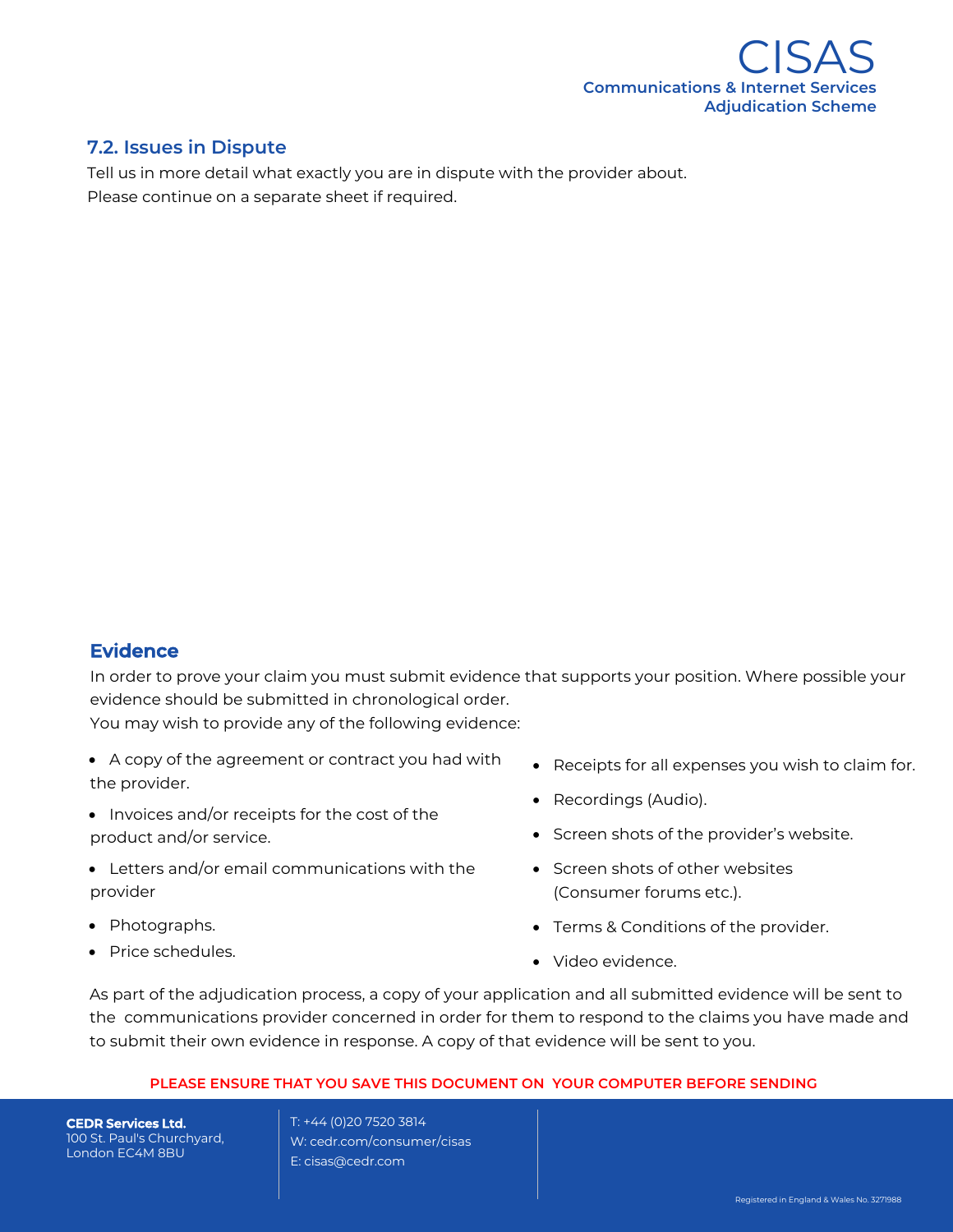

### **8. What would you like the company to do?**

Please provide details of the services, compensation or other actions that you would like the adjudicator to direct the provider to provide or undertake.

**8.1. Give you a product or service:**  $Yes$   $\vert$  No

Please provide details of the product and / or service you are seeking:

What action would you like to be taken?

| 8.3. Give an apology: |  |  |  |  |  |
|-----------------------|--|--|--|--|--|
|-----------------------|--|--|--|--|--|

Please provide details of the apology you are seeking:

#### **PLEASE ENSURE THAT YOU SAVE THIS DOCUMENT ON YOUR COMPUTER BEFORE SENDING**

**CEDR Services Ltd.** 100 St. Paul's Churchyard, London EC4M 8BU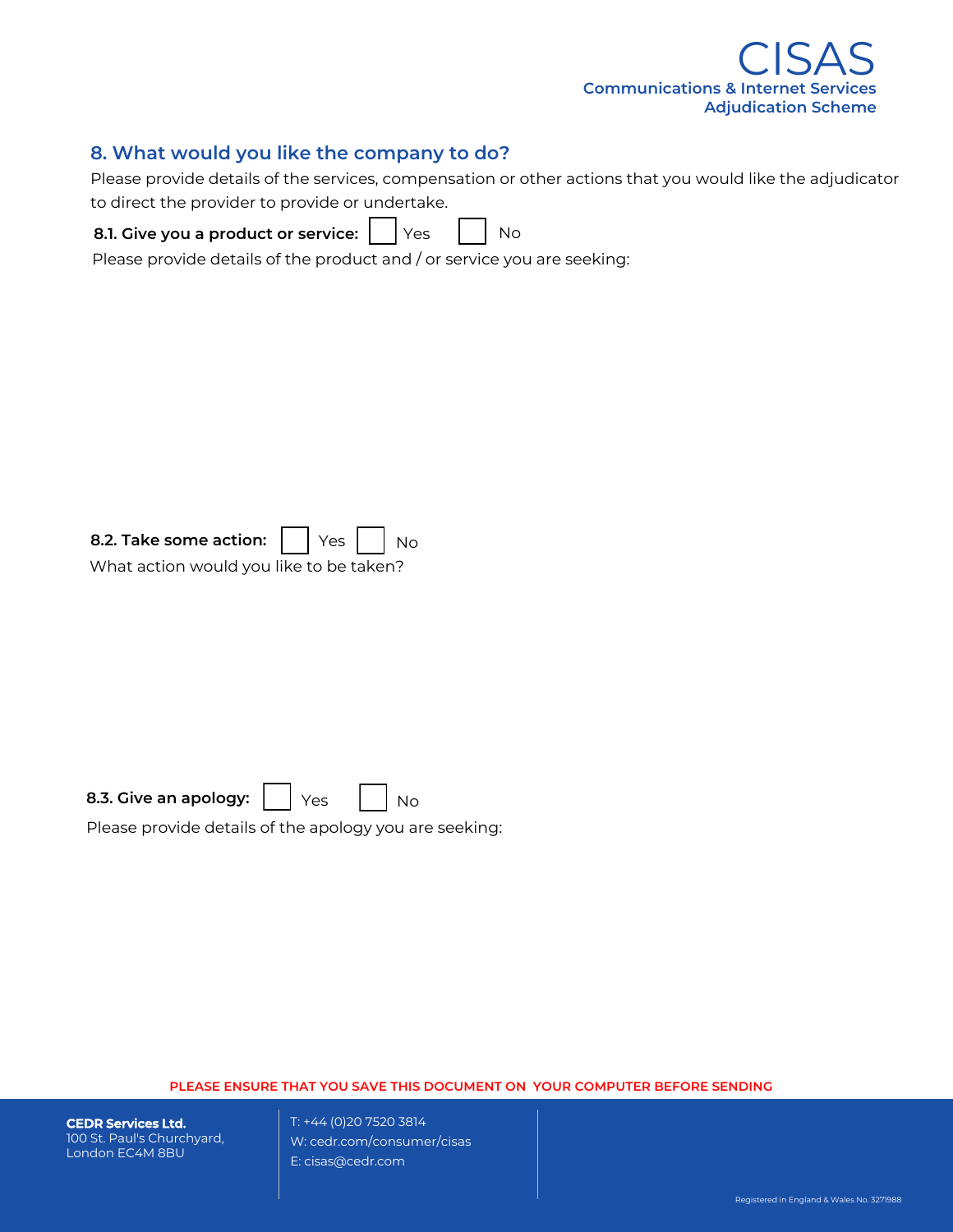

#### **Communications & Internet Services Adjudication Scheme**

#### **8.4. Pay you compensation:**  $\vert \cdot \vert$  Yes  $\vert \cdot \vert$  No

You must specify the total amount claimed in this section if you are asking the adjudicator to direct the provider to pay you in compensation.

#### **The maximum amount you can claim is £10,000.**

You must provide evidence to justify the amount claimed and you cannot change the amount at a later date. Please note that the adjudicator may award less than the company has previously offered.

| Item | <b>Amount Claimed (£)</b> |
|------|---------------------------|
|      |                           |
|      |                           |
|      |                           |
|      |                           |
|      |                           |
|      |                           |

**Please continue on a separate sheet if required but ensure that the total amount you are claiming is completed in the next box below.** 

**Total Claimed:** 

#### **9. Reasonable adjustments**

In line with our Reasonable Adjustments Policy, CISAS is able to provide reasonable adjustments if you have a disability, so that you are not disadvantaged. Should you require reasonable adjustments, please describe the adjustment so that CISAS can consider this request.

#### **PLEASE ENSURE THAT YOU SAVE A COPY OF THIS APPLICATION ON YOUR PC BEFORE SUBMISSION**

**CEDR Services Ltd.** 100 St. Paul's Churchyard, London EC4M 8BU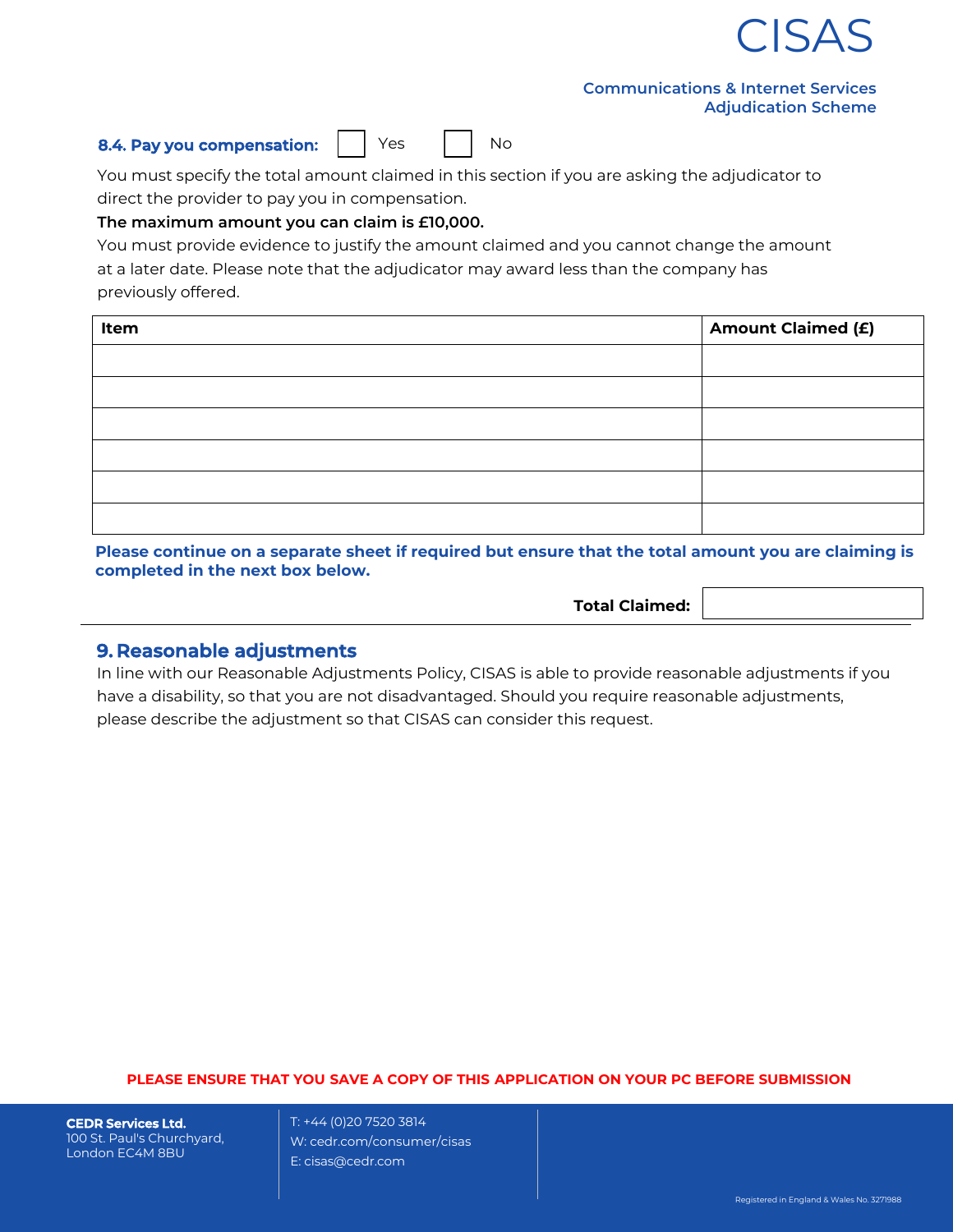

## **10. Customer's declaration**

Please read these declarations and tick **all three boxes** to confirm you understand them before signing this form.

I have read and understood the CISAS Rules and the guidance notes provided with the application form.

I have not previously referred this dispute to a court of law.

I have tried to resolve this matter through the provider's own complaints procedure.

Your signature:

Print name:

Date:

#### **PLEASE ENSURE THAT YOU SAVE THIS DOCUMENT ON YOUR COMPUTER BEFORE SENDING**

**CEDR Services Ltd.** 100 St. Paul's Churchyard, London EC4M 8BU